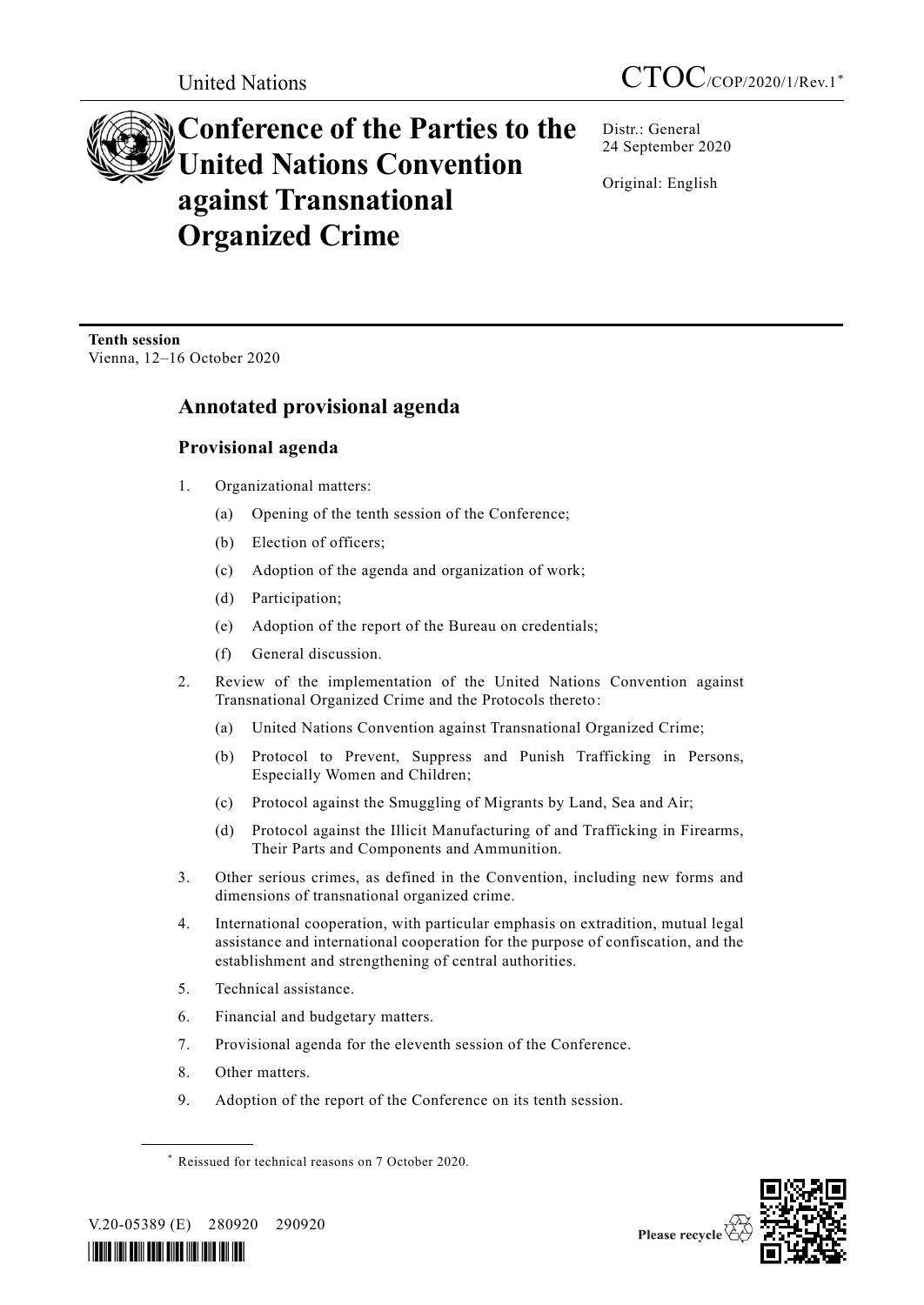#### **Annotations**

#### **1. Organizational matters**

#### **(a) Opening of the tenth session of the Conference**

The tenth session of the Conference of the Parties to the United Nations Convention against Transnational Organized Crime is scheduled to be opened on Monday, 12 October 2020.

This year will mark the twentieth anniversary of the adoption of General Assembly resolution [55/25,](http://undocs.org/A/RES/55/25) in which the Assembly adopted the Convention and the Protocols thereto and opened them for signature. At the opening of the session, time will be allocated to the commemoration of this event.

Also at the opening of the session, time will be allocated for opening statements by the outgoing and incoming Presidents, the Executive Director of the United Nations Office on Drugs and Crime and, if applicable, high-level speakers (Head of State level). Those statements are to be made from the podium or through a remote speaker's link, as applicable. In addition, opening statements may be made by the Chairs of regional groups, from the floor or through a remote speaker's link, as applicable.

Given the overall reduction of interpretation time for the tenth session, a strict time limit of five minutes will be allotted to each speaker during the opening session.

Requests to register a high-level speaker for the opening session may be addressed to the secretariat by email using the contact email address provided in the invitations and should be submitted at the latest by noon on Friday, 9 October.

#### **(b) Election of officers**

In accordance with rule 22 of the rules of procedure for the Conference, at the opening of each session, a President, eight Vice-Presidents and a Rapporteur are to be elected from among the representatives of the States parties that are present at the session and are to serve as the officers of the session. In electing the officers of the session, each of the five regional groups shall be represented by two officers, one of whom is to be from among the representatives of the States that are parties to the Organized Crime Convention and to one or more, and if possible all, of the Protocols to the Convention. The Bureau shall include at least two representatives of States that are parties to all the instruments.

In accordance with paragraph 3, of rule 22, the offices of President and Rapporteur of the Conference shall normally be subject to rotation among the five regional groups. Thus, at the tenth session, the President of the Conference and one Vice-President is to be nominated by the Group of African States; the Group of Western European a nd other States is to be asked to nominate one Vice-President and the Rapporteur; and States of the other regions are to be asked to nominate two Vice-Presidents each.

#### **(c) Adoption of the agenda and organization of work**

At its ninth session, held in Vienna from 15 to 19 October 2018, the Conference adopted the provisional agenda for its tenth session (decision 9/1).

Also at its ninth session, the Conference adopted decision 9/2 on the organization of the work of the tenth session of the Conference, in which it decided, inter alia, that the tenth session should take place over five working days.

In its decision 6/3, on the organization of work for future sessions of the Conference, the Conference decided that, starting with the seventh session, the firm deadline for the submission of draft resolutions would be two weeks prior to the commencement of the relevant session.

Also in its decision 6/3, the Conference decided that, for future sessions of the Conference, starting with the seventh session, the Conference would be preceded by informal pre-session consultations, without interpretation, to be held on the working day preceding the first day of the Conference, which would provide an opportunity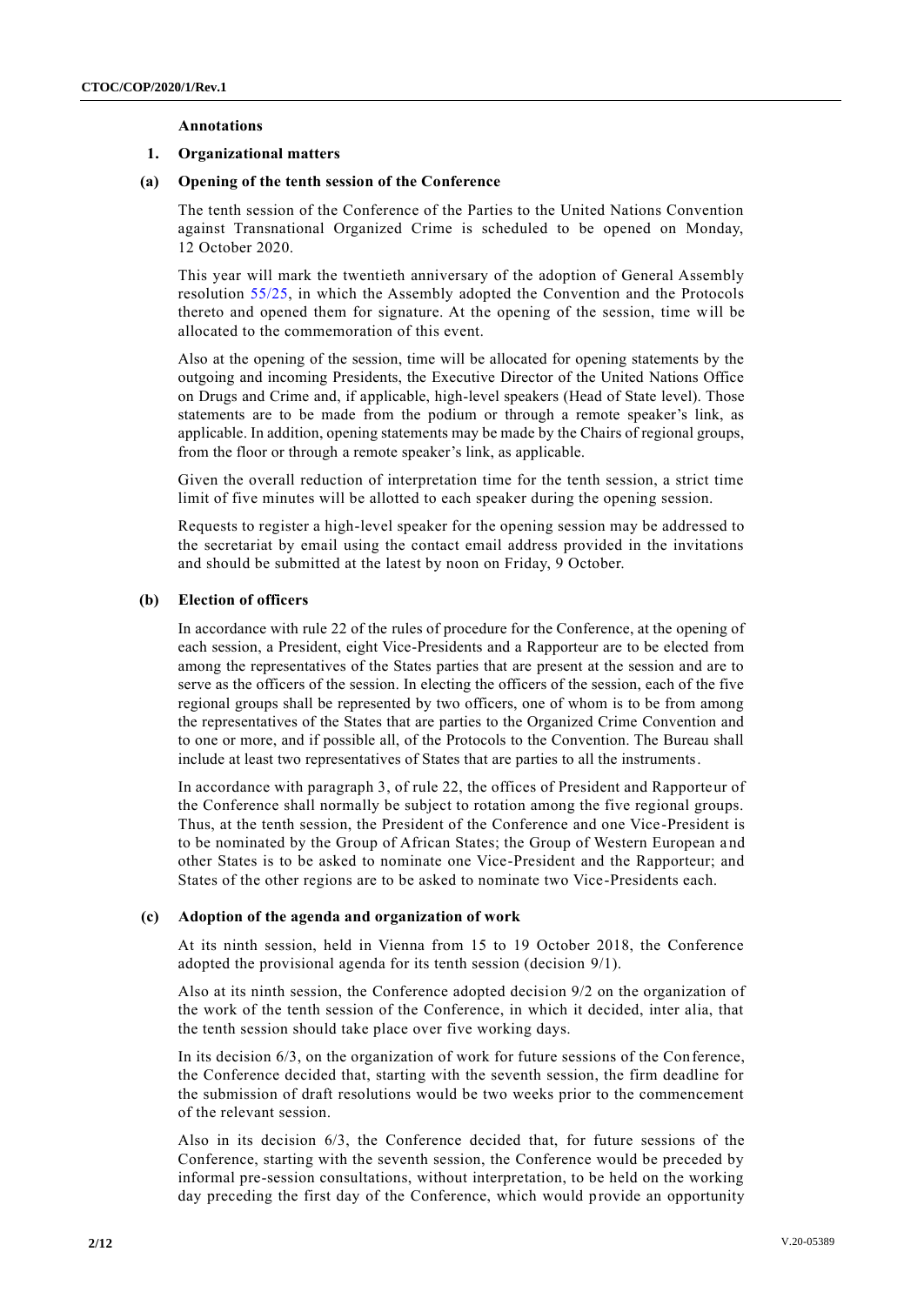for States to engage in informal consultations on draft resolutions and, inter alia, the provisional agenda for the subsequent session of the Conference.

The deadline for the submission of draft resolutions for consideration at the tenth session of the Conference is Monday, 21 September 2020. This deadline was set by the extended Bureau, on an exceptional basis. The informal pre-session consultations will be held on Friday, 9 October 2020. Draft resolutions should be submitted as early as possible in order to enable productive discussions during the pre-session consultations.

On 29 May 2020, the extended Bureau of the Conference agreed, by means of a silence procedure, on the proposed organization of work for the tenth session (see annex). In view of COVID-19 restrictions, on 7 September, the extended Bureau approved an updated organization of work based on the hybrid (in-person and online) meeting format.

### **Documentation**

Annotated provisional agenda [\(CTOC/COP/2020/1\)](http://undocs.org/CTOC/COP/2020/1)

### **(d) Participation**

Rule 14 of the rules of procedure for the Conference provides that, subject to prior written notification to the Secretary-General, any State or regional economic integration organization that is a signatory to the Convention in accordance with its article 36, paragraphs 1 and 2, shall be entitled to participate in the Conference as an observer.

Rule 15 of the rules of procedure provides that any other State or regional ec onomic integration organization that has not signed the Convention in accordance with its article 36, paragraphs 1 and 2, may apply to the Bureau for observer status, which shall be accorded unless otherwise decided by the Conference.

Rule 16 of the rules of procedure provides that, subject to prior written notification to the Secretary-General, representatives of entities and organizations that have received a standing invitation from the General Assembly to participate as observers in the sessions and work of all international conferences convened under its auspices, representatives of United Nations bodies, specialized agencies and funds, as well as representatives of functional commissions of the Economic and Social Council, shall be entitled to participate as observers in the deliberations of the Conference. Representatives of any other relevant intergovernmental organization may also apply to the Bureau for observer status, which shall be accorded unless otherwise decided by the Conference. At its fifth session, the Conference decided that the intergovernmental organizations listed in conference room paper CTOC/COP/2010/CRP.7 would receive a standing invitation under rule 16, paragraph 2, of the rules of procedure, to attend future sessions of the Conference.

Rule 17 of the rules of procedure provides that relevant non-governmental organizations having consultative status with the Economic and Social Council may apply to the Bureau for observer status, which should be accorded unless otherwise decided by the Conference. Should relevant non-governmental organizations not having consultative status with the Council apply for observer status, the secretariat will circulate a list of such organizations in accordance with rule 17. Furthermore, at its fifth session, the Conference decided to continue to allow non-governmental organizations to participate in the sessions of the Conference, in line with the rules of procedure and past practice (see [CTOC/COP/2010/17,](http://undocs.org/CTOC/COP/2010/17) chap. II.D).

#### **(e) Adoption of the report of the Bureau on credentials**

Rule 18 of the rules of procedure, on the submission of credentials, sets out the following:

"1. The credentials of representatives of each State Party and the names of the persons constituting the State Party's delegation shall be submitted to the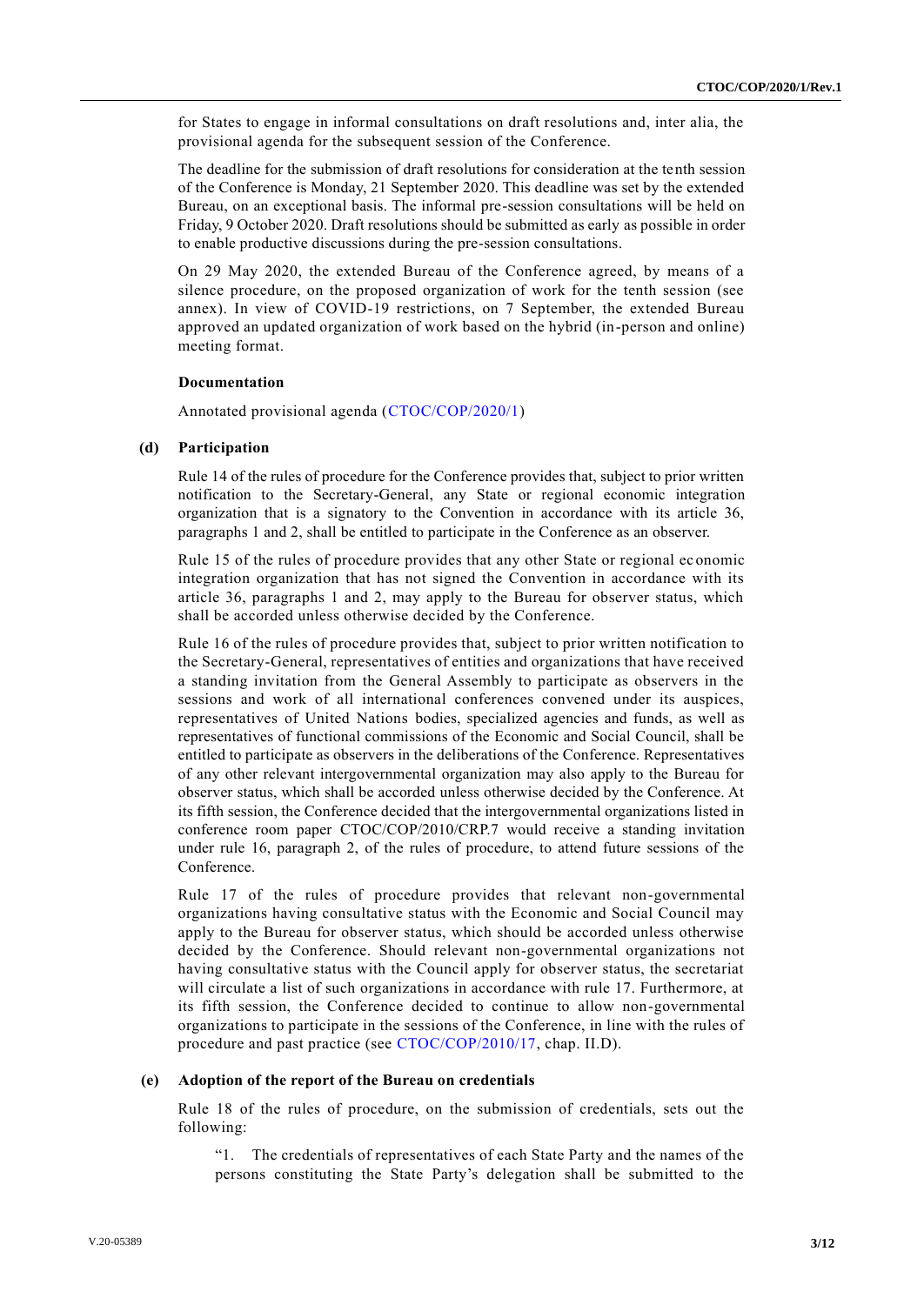secretariat if possible not later than twenty-four hours in advance of the opening of the session.

"2. Any later change in the composition of the delegation shall also be submitted to the secretariat.

"3. The credentials shall be issued by the Head of State or Government, by the Minister for Foreign Affairs or by the Permanent Representative to the United Nations of the State party in accordance with its domestic law or, in the case of a regional economic integration organization, by the competent authority of that organization.

When the Conference is to consider proposals for amendments to the Convention in accordance with article 39 of the Convention and rule 62 of the rules of procedure for the Conference, the credentials shall be issued either by the Head of State or Government or by the Minister for Foreign Affairs of the State party or, in the case of a regional economic integration organization, by the competent authority of that organization."

Under rule 19 of the rules of procedure, the Bureau shall examine the credentials and submit its report to the Conference.

Under rule 20 of the rules of procedure, pending a decision of the Bureau on their credentials, representatives shall be entitled to participate provisionally in the session. Any representative of a State party to whose admission another State party has made objection shall be seated provisionally with the same rights as other representatives of States parties until the Bureau has reported and the Conference has given its decision.

As decided by the extended Bureau of the Conference at its eighth session, and in line with rule 19 of the rules of procedure, States parties must submit their credentials at the time of registration and at the latest before the end of the regular session of the Conference, so that their participation may be recorded officially. Therefore, for the tenth session of the Conference, States parties are kindly reminded that proper credentials should be presented at the time of registration; States parties that wish to participate provisionally in the tenth session will have until noon on Friday, 16 October 2020 to present proper credentials to ensure that their participation is recorded officially. Templates for the preparation of proper credentials will be made available on the dedicated pages of the tenth session of the Conference on the website of the United Nations Office on Drugs and Crime (UNODC).

# **(f) General discussion**

Under item 1 (f), entitled "General discussion", time will be allocated for statements on general matters related to the implementation of the Convention that may be of interest to the Conference.

A list of speakers for the general discussion will be kept by the secretariat; the list will be opened on Monday, 31 August, and closed promptly at noon on Friday, 9 October 2020. Requests for inclusion in the list of speakers for the general discussion may be addressed to the secretariat via email using the contact address provided in the invitations.

Speakers will be added to the list on a first-come, first-served basis on the understanding that priority will be given to representatives of cabinet-level ministerial and higher rank. Speakers are requested to limit their statements to three minutes.

## **2. Review of the implementation of the United Nations Convention against Transnational Organized Crime and the Protocols thereto**

# **(a) United Nations Convention against Transnational Organized Crime**

In its resolution 9/1 on the establishment of the mechanism for the review of the implementation of the United Nations Convention against Transnational Organized Crime and the Protocols thereto, the Conference recalled that the Convention and its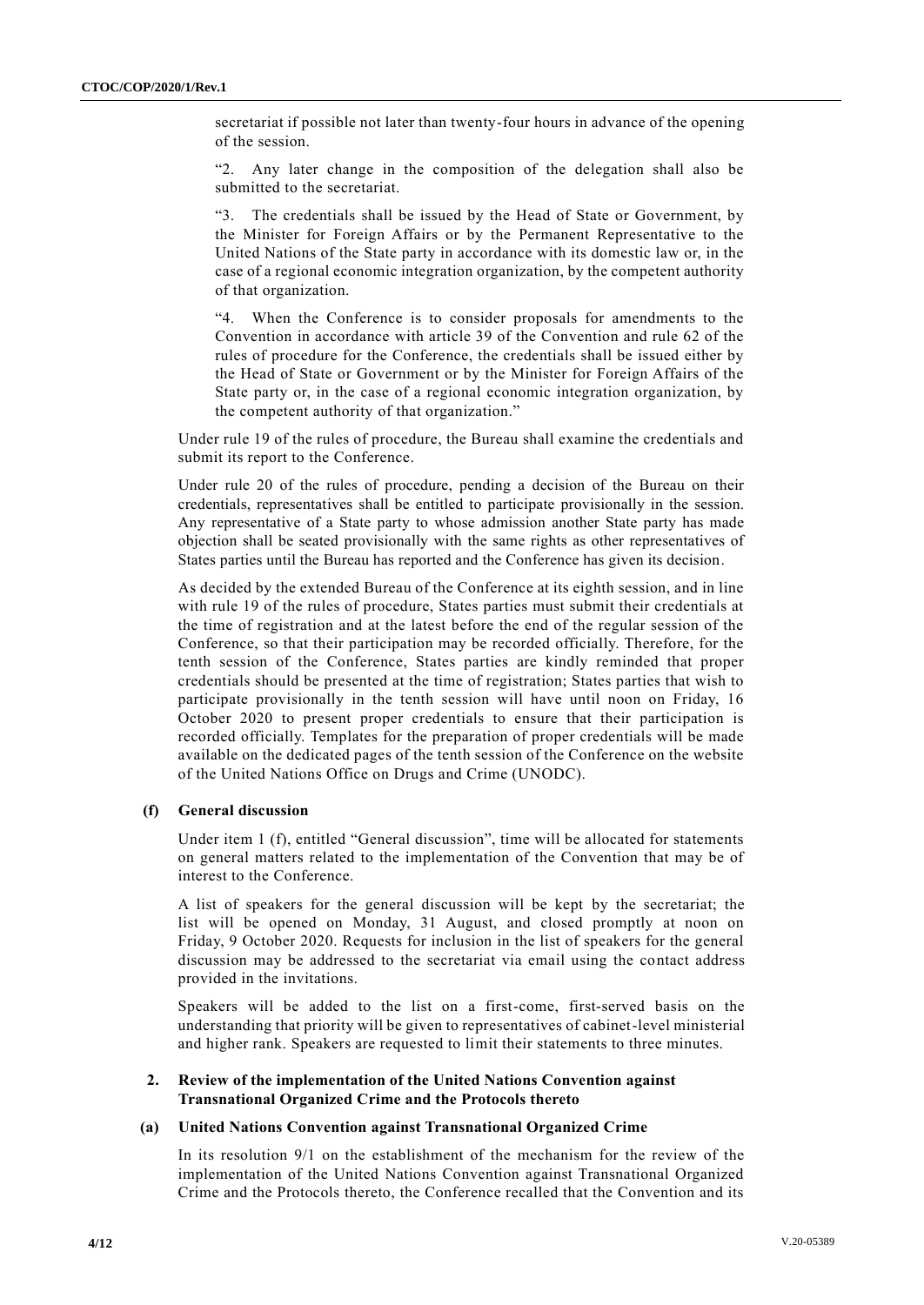Protocols represented the principal worldwide legal instruments to combat the scourge of transnational organized crime, which affected individuals and societies in all countries, and reaffirmed their importance as the main tools available to the international community for that purpose.

In the same resolution, the Conference reaffirmed that the purpose of the Convention and the Protocols thereto was, inter alia, to promote cooperation to prevent and combat transnational organized crime more effectively, and stressed the need to take additional concerted action to reinforce the implementation of the Convention and the Protocols thereto by States parties and to identify related technical assistance needs.

Also in its resolution 9/1, the Conference established the review mechanism and adopted, subject to the provisions of the resolution, the procedures and rules for the functioning of the mechanism for the review of the implementation of the Organized Crime Convention and decided to launch the preparatory phase of the review process.

Furthermore, in the same resolution, the Conference requested UNODC to convene, within existing resources, at least one meeting of an open-ended intergovernmental expert group for the purpose of finalizing and harmonizing, as necessary, the self-assessment questionnaires and preparing the guidelines for conducting the country reviews and a blueprint for the lists of observations and the summaries, referred to in the annex to the same resolution. The Conference also reque sted that the outcome of the work of the intergovernmental expert group be submitted to the Conference for its consideration at its tenth session.

On 13 December 2018, the extended Bureau of the Conference endorsed the nomination of Mr. Renaud Sorieul (France) as Chair of the intergovernmental expert group established in accordance with resolution 9/1.

The intergovernmental expert group established in accordance with resolution 9/1 held its first meeting in Vienna from 9 to 11 October 2019 and its second meeting from 13 to 15 July 2020. The expert group finalized the guidelines for conducting the country reviews, a blueprint for the lists of observations and a blueprint for the summaries for consideration by the Conference at its tenth session. The intergovernmental expert group also worked on finalizing and harmonizing the self-assessment questionnaires for the review of the implementation of the Convention and its Protocols, for consideration at the tenth session of the Conference. The reports on those meetings will be made available to the Conference at its tenth session (see [CTOC/COP/2020/5\)](http://undocs.org/CTOC/COP/2020/5). The Conference will also have before it the guidelines and blueprints (see [CTOC/COP/2020/8\)](http://undocs.org/CTOC/COP/2020/8).

Also under agenda item 2, the Conference will have before it a conference room paper containing a note by the Secretariat setting out information on the status of adherence to the Convention and its Protocols as at 12 October 2020 (CTOC/COP/2020/CRP.1).

#### **Documentation**

Note by the Secretariat transmitting the reports on the meetings of the intergovernmental expert group held in Vienna from 9 to 11 October 2019 and from 13 to 15 July 2020 [\(CTOC/COP/2020/5\)](http://undocs.org/CTOC/COP/2020/5)

Note by the Secretariat on the Mechanism for the Review of the Implementation of the United Nations Convention against Transnational Organized Crime and the Protocols thereto: draft guidelines for conducting the country reviews and blueprints for the lists of observations and the summaries [\(CTOC/COP/2020/8\)](http://undocs.org/CTOC/COP/2020/8)

Conference room paper entitled "Status of adherence to the United Nations Convention against Transnational Organized Crime and the Protocols thereto as at 12 October 2020" (CTOC/COP/2020/CRP.1)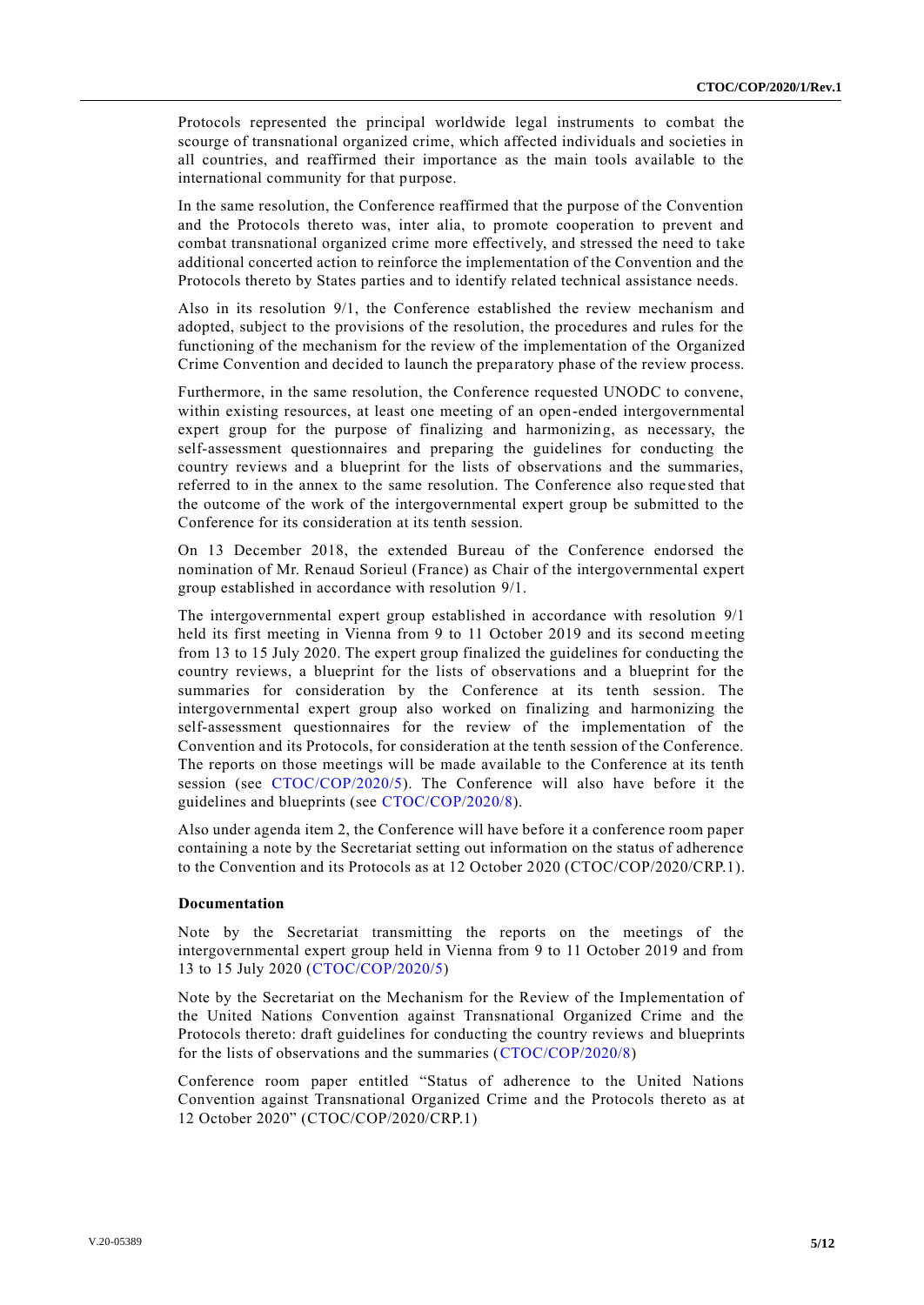# **(b) Protocol to Prevent, Suppress and Punish Trafficking in Persons, Especially Women and Children**

In its decision 4/4, the Conference decided to establish an open-ended interim working group to advise and assist it in the implementation of its mandate with regard to the Trafficking in Persons Protocol.

In its resolution 7/1, the Conference decided that the Working Group on Trafficking in Persons would be a constant element of the Conference of the Parties, forwarding its reports and recommendations to the Conference, and requested the Secretariat to continue assisting the working groups of the Conference in the performance of their functions.

The Working Group on Trafficking in Persons held its ninth meeting from 9 to 11 September 2019 and its tenth meeting on 10 and 11 September 2020. In accordance with resolution 7/1, the report on those meetings will be made available to the Conference at its tenth session (see [CTOC/COP/2020/5\)](http://undocs.org/CTOC/COP/2020/5).

In addition, the Conference will have before it for its consideration a report of the Secretariat on the activities of UNODC to promote and support the implementation of the Trafficking in Persons Protocol [\(CTOC/COP/2020/2\)](http://undocs.org/CTOC/COP/2020/2).

The Conference will also have before it a conference room paper on the status of consultations on the discussion points for future consideration stemming from the tenth meeting of the Working Group on Trafficking in Persons (CTOC/COP/2020/CRP.2).

# **Documentation**

Report of the Secretariat on the activities of UNODC to promote and support the implementation of the Trafficking in Persons Protocol [\(CTOC/COP/2020/2\)](http://undocs.org/CTOC/COP/2020/2)

Note by the Secretariat transmitting the reports on the meetings of the Working Group on Trafficking in Persons held from 9 to 11 September 2019 and on 10 and 11 September 2020 [\(CTOC/COP/2020/5\)](http://undocs.org/CTOC/COP/2020/5)

Conference room paper entitled "Status of consultations on the discussion points for future consideration stemming from the tenth meeting of the Working Group on Trafficking in Persons" (CTOC/COP/2020/CRP.2)

# **(c) Protocol against the Smuggling of Migrants by Land, Sea and Air**

In its resolution 5/3 on the implementation of the Smuggling of Migrants Protocol, the Conference decided to establish an open-ended intergovernmental working group to advise and assist the Conference in the implementation of its mandate with regard to the Smuggling of Migrants Protocol.

In its resolution 6/3 on the implementation of the Smuggling of Migrants Protocol, the Conference called upon States parties to continue to review and, as appropriate, strengthen their relevant legislation, including criminal legislation, and establish as criminal offences the acts covered by the Smuggling of Migrants Protocol and the Organized Crime Convention, including by introducing appropriate sanctions commensurate with the nature and gravity of the offence. The Conference requested UNODC to continue its technical assistance and capacity-building efforts, in coordination and cooperation with bilateral assistance providers and other relevant international organizations that assist States parties, upon request, in implementing the Smuggling of Migrants Protocol, and to assist States, upon request, in ratifying or acceding to the Protocol.

In its resolution 7/1, the Conference decided that the Working Group on Smuggling of Migrants would be a constant element of the Conference of the Parties, forwarding its reports and recommendations to the Conference, and requested the Secretariat to continue assisting the working groups of the Conference in the performance of their functions.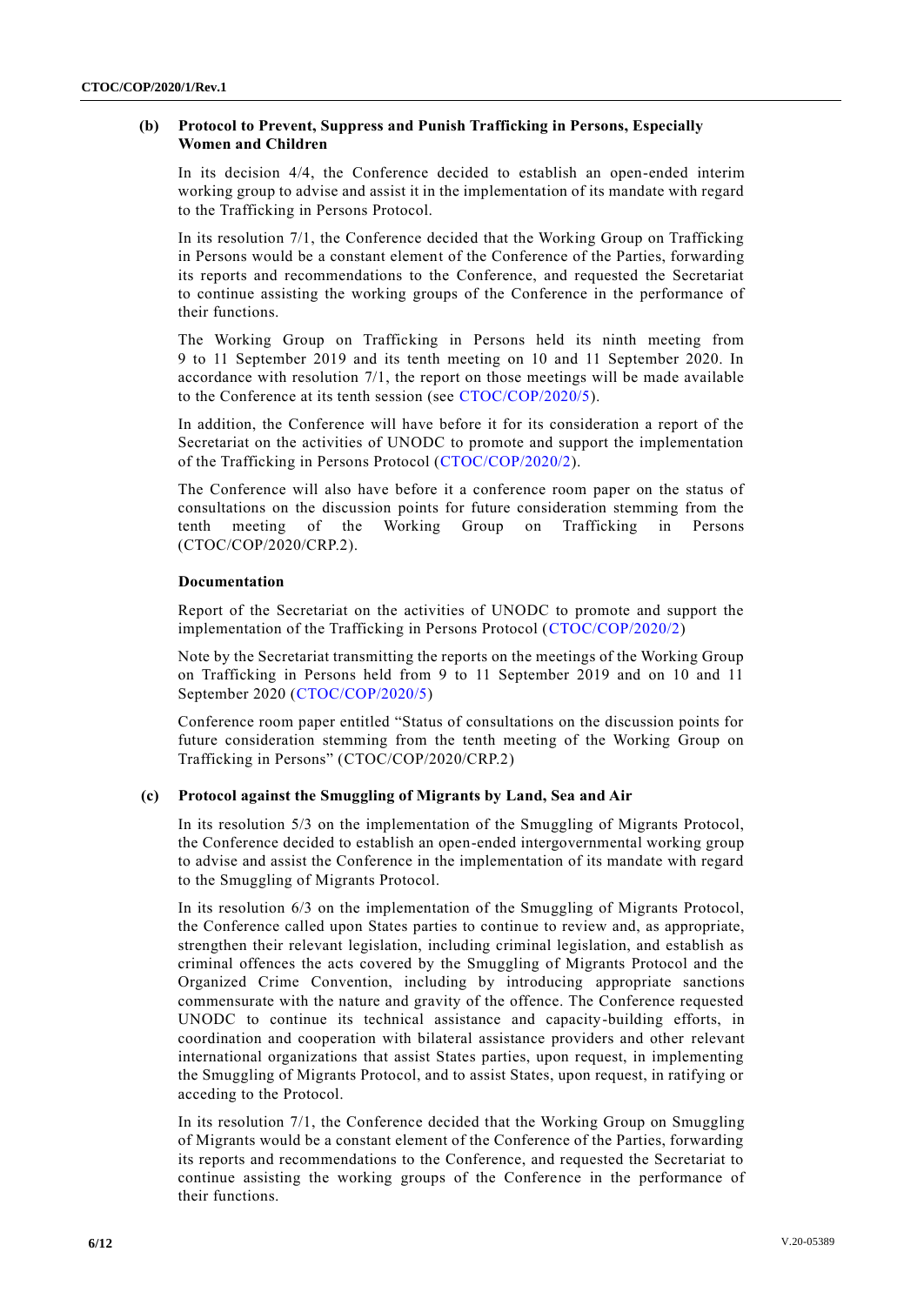The Working Group on the Smuggling of Migrants held its sixth meeting from 11 to 13 September 2019 and its seventh meeting on 8 and 9 September 2020. Both were held in Vienna. The reports will be made available to the Conference at its tenth session (see [CTOC/COP/2020/5\)](http://undocs.org/CTOC/COP/2020/5).

In addition, the Conference will have before it a report of the Secretariat on the activities of UNODC to promote and support the implementation of the Smuggling of Migrants Protocol [\(CTOC/COP/2020/3\)](http://undocs.org/CTOC/COP/2020/3).

#### **Documentation**

Report of the Secretariat on the activities of UNODC to promote and support the implementation of the Smuggling of Migrants Protocol [\(CTOC/COP/2020/3\)](http://undocs.org/CTOC/COP/2020/3)

Note by the Secretariat transmitting the reports on the meetings of the Working Group on the Smuggling of Migrants held in Vienna from 11 to 13 September 2019 and on 8 and 9 September 2020 [\(CTOC/COP/2020/5\)](http://undocs.org/CTOC/COP/2020/5)

# **(d) Protocol against the Illicit Manufacturing of and Trafficking in Firearms, Their Parts and Components and Ammunition**

In its resolution 5/4, the Conference decided to establish an open-ended intergovernmental working group on firearms to advise and assist the Conference in the implementation of its mandate with regard to the Firearms Protocol.

In its resolution 7/1, the Conference decided that the Working Group on Firearms would be a constant element of the Conference of the Parties, forwarding its reports and recommendations to the Conference, and requested the Secretariat to continue assisting the working groups of the Conference in the performance of their functio ns.

In its resolution 7/2, the Conference noted that reducing the illicit manufacturing of and trafficking in firearms, their parts and components and ammunition was one of the major components of the efforts to reduce the violence that accompanied the activities of transnational organized criminal groups, and expressed the conviction that there was a need to strengthen international cooperation and the sharing of information to combat the illicit manufacturing of and trafficking in firearms, their parts and components and ammunition.

In its resolution 8/3, the Conference welcomed the commitment made by Member States in the 2030 Agenda for Sustainable Development to significantly reduce illicit arms flows in their efforts to promote peaceful and inclusive societies for sustainable development, provide access to justice for all and build effective, accountable and inclusive institutions at all levels.

In the same resolution, the Conference requested UNODC to continue to assist States parties, upon request, in their efforts to strengthen their firearms control regime, consistent with the Firearms Protocol, in particular in the areas of legislative development; firearms identification, seizure, confiscation and disposal; technical support for marking, record-keeping and tracing; and training and capacity-building in the investigation and prosecution of related crimes, with a view to preventing, combating and eradicating the illicit manufacturing of and trafficking in firearms, their parts and components and ammunition.

In its resolution 9/2, the Conference requested UNODC to continue to promote and encourage international cooperation in criminal matters, pursuant to the Convention, with the aim of investigating and prosecuting the illicit manufacturing of and trafficking in firearms, their parts and components and ammunition, including when related to terrorism and to other crimes, such as urban crime committed by gangs, through regional and cross-regional workshops, including for countries that are on relevant trafficking routes.

In the same resolution, the Conference also requested UNODC to continue to collect and analyse, on a regular basis, quantitative and qualitative information and suitably disaggregated data on illicit trafficking in firearms, their parts and components and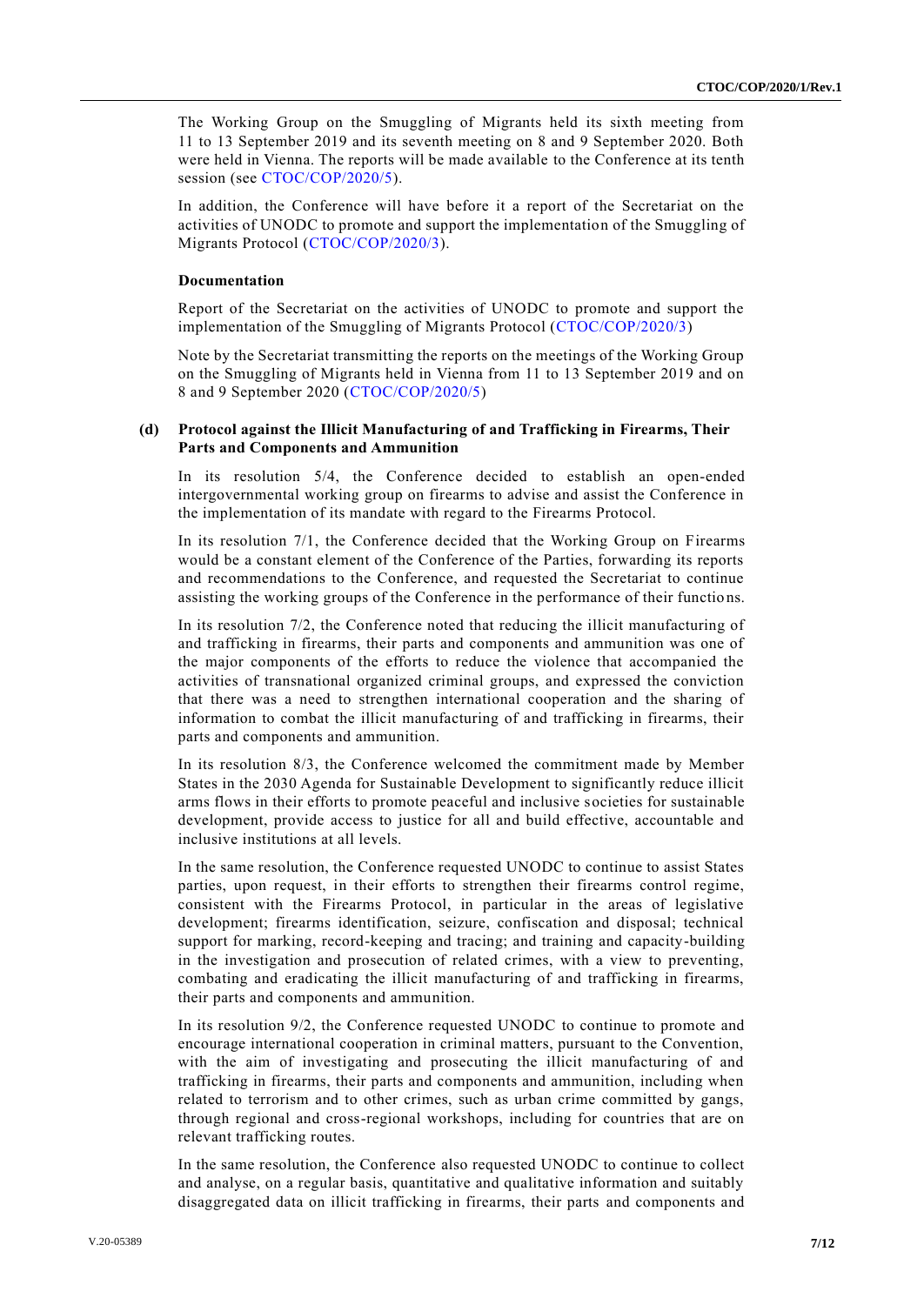ammunition, taking into consideration the usefulness of the *UNODC Study on Firearms 2015* and target 16.4 of the Sustainable Development Goals, as well as to continue to share and disseminate its findings on best practices, the dimensions and characteristics of such trafficking, and lessons learned.

Furthermore, in the same resolution the Conference endorsed the recommendations adopted by the Working Group on Firearms at its fifth and sixth meetings, held in Vienna from 8 to 10 May 2017 and on 2 and 3 May 2018, respectively, and invited States parties to take measures, as appropriate, to implement the recommendations contained in the reports on those meetings.

For its consideration of sub-item 2 (d), the Conference will have before it a report of the Secretariat on the activities of UNODC to promote and support the implementation of the Firearms Protocol [\(CTOC/COP/2020/4\)](http://undocs.org/CTOC/COP/2020/4).

Moreover, the report on the seventh meeting of the Working Group on Firearms, held in Vienna on 16 and 17 July 2020, will be made available to the Conference at its tenth session (see [CTOC/COP/2020/5\)](http://undocs.org/CTOC/COP/2020/5).

The Conference will also have before it a conference room paper containing the comments received on the discussion points for future consideration stemming from the seventh meeting of the Working Group on Firearms (CTOC/COP/2020/CRP.3).

#### **Documentation**

Report of the Secretariat on the activities of UNODC to promote and support the implementation of the Firearms Protocol [\(CTOC/COP/2020/4\)](http://undocs.org/CTOC/COP/2020/4)

Note by the Secretariat transmitting the report on the meeting of the Working Group on Firearms held in Vienna on 16 and 17 July 2020 [\(CTOC/COP/2020/5\)](http://undocs.org/CTOC/COP/2020/5)

Conference room paper entitled "Comments received on the discussion points for future consideration stemming from the seventh meeting of the Working Group on Firearms" (CTOC/COP/2020/CRP.3)

# **3. Other serious crimes, as defined in the Convention, including new forms and dimensions of transnational organized crime**

In its resolution 6/1, the Conference noted with concern the emergence of new forms and dimensions of transnational organized crime, reaffirmed that the Convention, as a global instrument with wide adherence, offered a broad scope for cooperation to address existing and emerging forms of transnational organized crime, and recognized the need for accurate information on global crime trends and patterns, including on new and emerging forms of organized crime, and the need to improve the quality, scope and completeness of data relating to organized crime.

In addition, in its resolution 7/4, entitled "Implementation of the international cooperation provisions of the United Nations Convention against Transnational Organized Crime", the Conference expressed concern that transnational organized crime had diversified globally and that new and emerging forms required effective responses that depended upon strengthened international cooperation in criminal matters, including through the development of channels for timely cooperation.

Moreover, in its resolution 7/3, the Conference endorsed the recommendation adopted by the Working Group of Government Experts on Technical Assistance at its meeting held from 28 to 30 October 2013 that UNODC, subject to the availability of extrabudgetary resources, should continue the development of technical assistance tools, for the Convention and the Protocols thereto and on specialized issues. In accordance with that recommendation, UNODC has prepared a publication entitled *Combating falsified medical product-related crime: a guide to good legislative practices*, which is aimed at facilitating States' review and amendment of existing legislation and adoption of new legislation to counter falsified medical product-related crime in line with the Organized Crime Convention and other relevant international conventions. Furthermore, UNODC has prepared a paper on liability,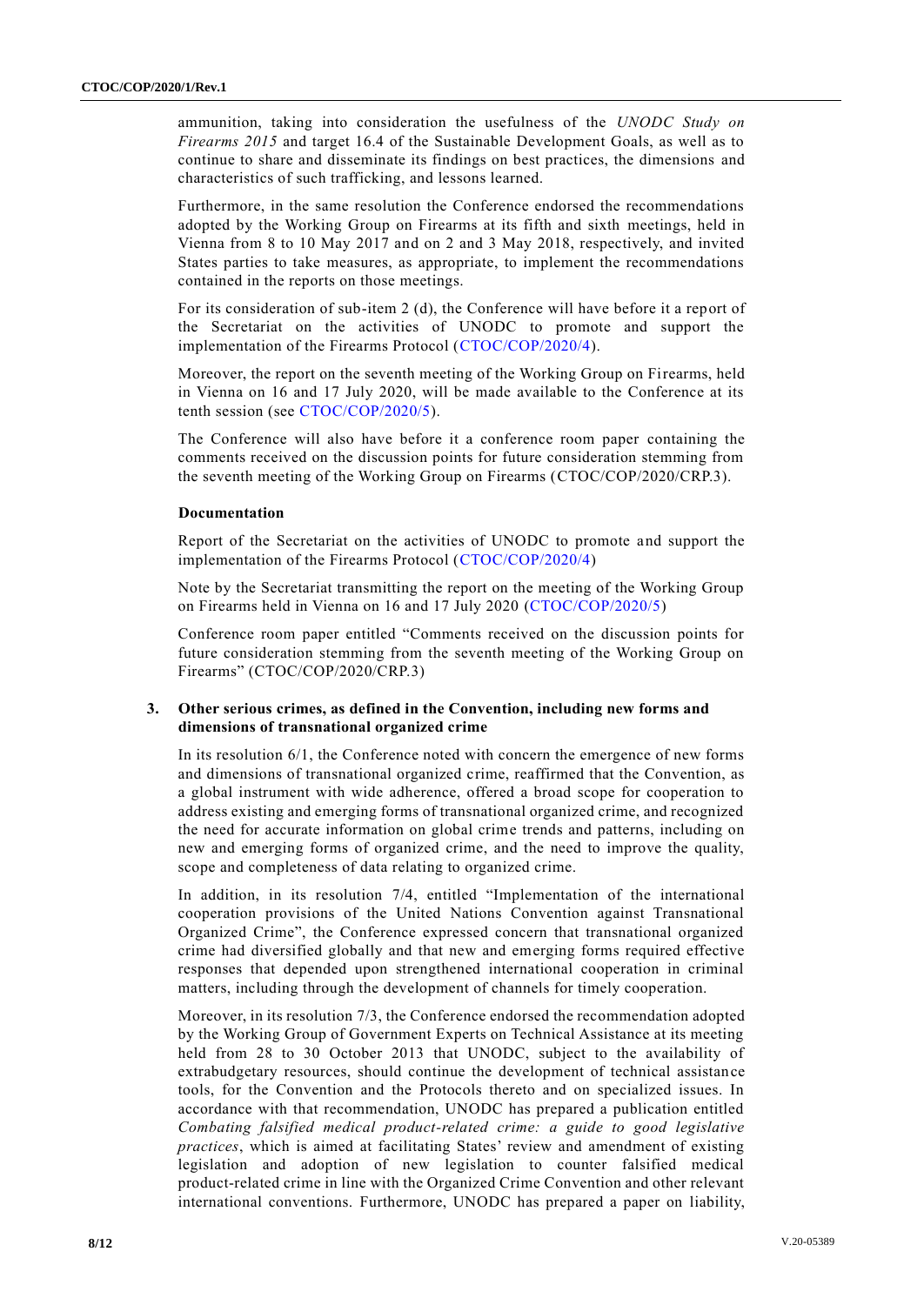self-regulation and co-regulation of online intermediaries with regard to serious crime. It is envisaged that the paper will be formally launched during the tenth session of the Conference.

No documentation is currently foreseen under agenda item 3.

# **4. International cooperation, with particular emphasis on extradition, mutual legal assistance and international cooperation for the purpose of confiscation, and the establishment and strengthening of central authorities**

In its decision 3/2 of 18 October 2006, the Conference decided that an open-ended working group on international cooperation would be a constant element of the Conference of the Parties. This decision was reaffirmed consistently in subsequent resolutions of the Conference.

In its resolution 8/1, entitled "Enhancing the effectiveness of central authorities in international cooperation in criminal matters to counter transnational organized crime", the Conference urged States parties to afford one another the greatest measure of assistance, in accordance with the provisions of the Convention, as well as their domestic laws, and encouraged States parties, consistent with their national legal frameworks, to make the widest possible use of the Convention as a basis for international cooperation.

In the same resolution, the Conference strongly encouraged States parties to facilitate engagement between and among central authorities in person, including through regional networks, or by virtual means, and urged States parties, including in collaboration with UNODC, to promote training and technical assistance to facilitate international cooperation under the Convention.

In its resolution 9/3, entitled "Implementation of the provisions on international cooperation of the United Nations Convention against Transnational Organized Crime", the Conference of the Parties endorsed relevant recommendations emanating from meetings of the Working Group on International Cooperation, requesting States parties to continue their efforts to facilitate the active participation of central authorities and national experts in mutual legal assistance and extradition in forums such as the Working Group on International Cooperation, thus facilitating the exchange of good practices and challenges, promoting direct dialogue between practitioners regarding the implementation of the Convention and maximizing the value of such forums.

Pursuant to resolution 9/3, annex III, paragraph 1 (j), UNODC has prepared a digest to document and analyse, to the fullest extent possible, cases in which the Convention was used as a legal basis for international cooperation in criminal matters.

For its consideration of agenda item 4, the Conference will have before it a report of the Secretariat on the activities of UNODC to promote the implementation of the provisions on international cooperation in the Convention [\(CTOC/COP/2020/6\)](http://undocs.org/CTOC/COP/2020/6).

The Working Group on International Cooperation held its tenth meeting in Vienna on 16 October 2018 in the margins of the ninth session of the Conference. The eleventh meeting was held in Vienna on 7 and 8 July 2020. The report on the eleventh meeting will be made available to the Conference at its tenth session (see [CTOC/COP/2020/5\)](http://undocs.org/CTOC/COP/2020/5).

The Conference will also have before it a conference room paper containing the comments received on the discussion points for future consideration stemming from the eleventh meeting of the Working Group on International Cooperation (CTOC/COP/2020/CRP.4).

#### **Documentation**

Note by the Secretariat transmitting the report on the meeting of the Working Group on International Cooperation held in Vienna on 7 and 8 July 2020 [\(CTOC/COP/2020/5\)](http://undocs.org/CTOC/COP/2020/5)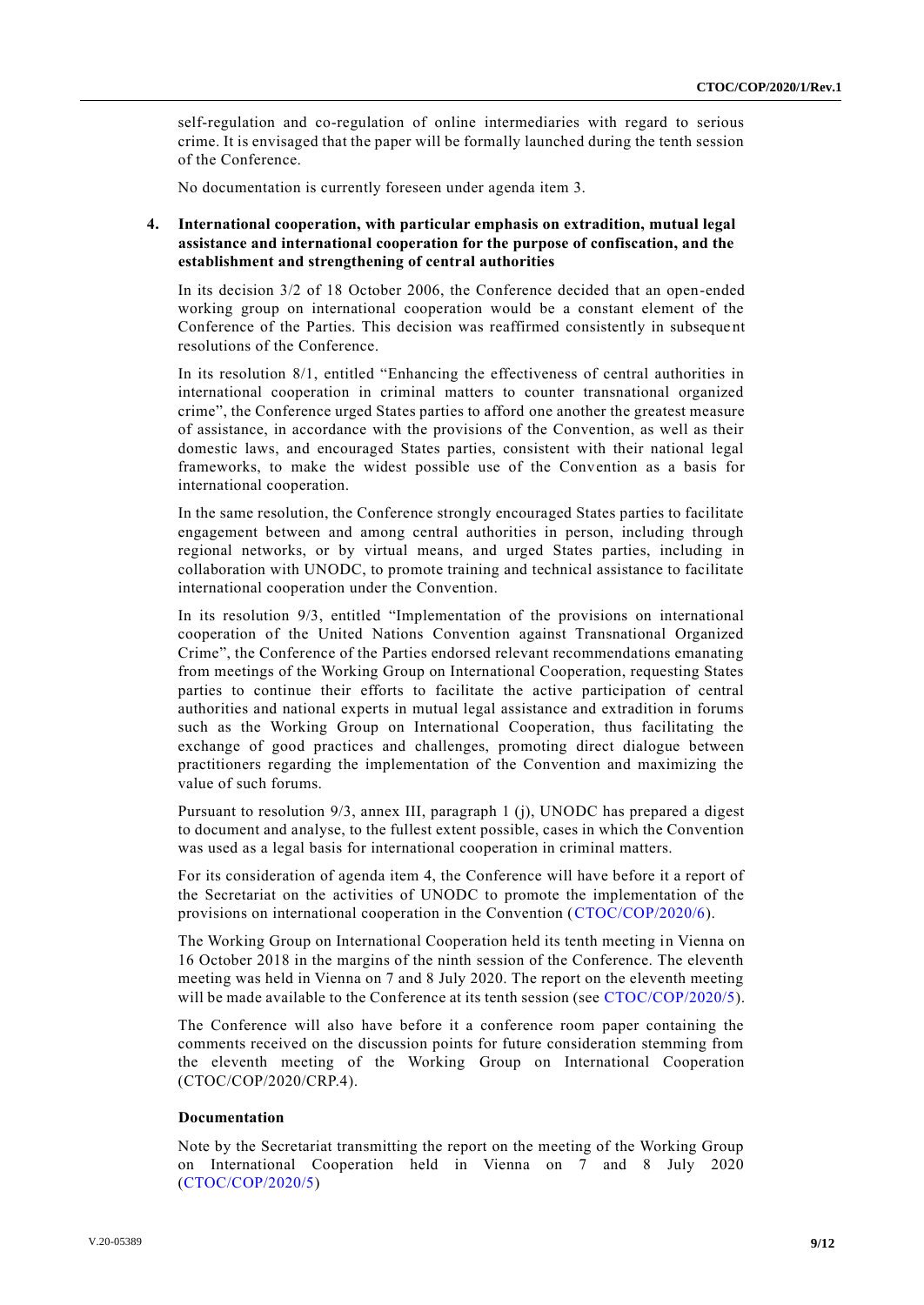Report of the Secretariat on the activities of UNODC to promote the implementation of the provisions on international cooperation in the United Nations Convention against Transnational Organized Crime [\(CTOC/COP/2020/6\)](http://undocs.org/CTOC/COP/2020/6)

Conference room paper entitled "Comments received on the discussion points for future consideration stemming from the eleventh meeting of the Working Group on International Cooperation" (CTOC/COP/2020/CRP.4)

# **5. Technical assistance**

In decision 4/3, the Conference decided that the Open-ended Interim Working Group of Government Experts on Technical Assistance should be a constant element of the Conference of the Parties. This decision was reaffirmed in subsequent resolutions of the Conference.

In its resolution 7/3, entitled "Implementation of the provisions on technical assistance of the United Nations Convention against Transnational Organized Crime", the Conference noted that technical assistance was a fundamental part of the work carried out by UNODC to assist Member States in the effective implementation of the Convention and the Protocols thereto.

For its consideration of agenda item 5, the Conference will have before it a report of the Secretariat on the provision of technical assistance to States in the implementation of the Convention and the Protocols thereto [\(CTOC/COP/2020/7\)](http://undocs.org/CTOC/COP/2020/7).

Moreover, the Conference will have before it the report on the twelfth meeting of the Working Group on Technical Assistance, held in Vienna on 9 and 10 July 2020 (see [CTOC/COP/2020/5\)](http://undocs.org/CTOC/COP/2020/5).

The Conference will also have before it a conference room paper containing the comments received on the discussion points for future consideration stemming from the twelfth meeting of the Working Group on Technical Assistance (CTOC/COP/2020/CRP.5).

# **Documentation**

Note by the Secretariat transmitting the report on the meeting of the Working Group on Technical Assistance held in Vienna on 9 and 10 July 2020 [\(CTOC/COP/2020/5\)](http://undocs.org/CTOC/COP/2020/5)

Report of the Secretariat on the provision of technical assistance to States in the implementation of the United Nations Convention against Transnational Organized Crime and the Protocols thereto [\(CTOC/COP/2020/7\)](http://undocs.org/CTOC/COP/2020/7)

Conference room paper entitled "Comments received on the discussion points for future consideration stemming from the twelfth meeting of the Working Group on Technical Assistance" (CTOC/COP/2020/CRP.5)

# **6. Financial and budgetary matters**

In its resolution [55/25,](http://undocs.org/A/RES/55/25) the General Assembly decided that, until the Conference decided otherwise, the account referred to in article 30 of the Organized Crime Convention would be operated within the United Nations Crime Prevention and Criminal Justice Fund, and encouraged Member States to begin making adequate voluntary contributions to the above-mentioned account for the provision to developing countries and countries with economies in transition of the technical assistance that they might require for the implementation of the Convention and its Protocols, including for the preparatory measures needed for that implementation.

In accordance with rule 72 (Preparation of a budget) of the rules of procedure for the Conference, the secretariat is to prepare a budget for the financing of the activities of the Conference related to technical cooperation undertaken in accordance with articles 29–32 of the Convention, article 10 of the Trafficking in Persons Protocol, article 14 of the Smuggling of Migrants Protocol and article 14 of the Firearms Protocol and communicate it to the States parties at least 60 days in advance of the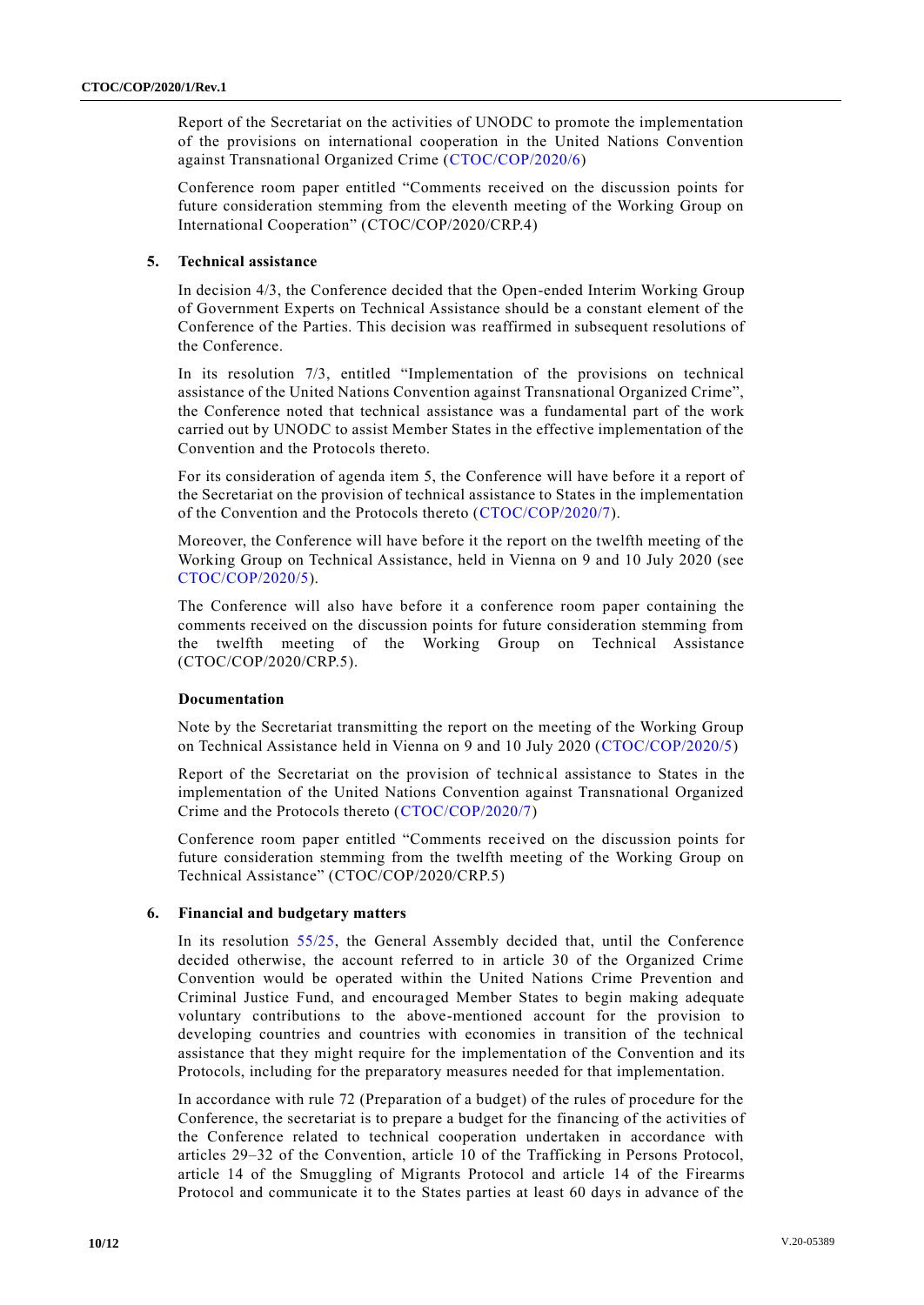opening of the regular session at which the budget is to be adopted. In accordance with rule 73 (Adoption of the budget) of the rules of procedure, the Conference shall consider and decide on the budget prepared pursuant to rule 72.

Information in relation to the budget for the financing of the activities of the Conference related to technical cooperation is contained in the report of the Executive Director on the implementation of the consolidated budget for the biennium 2020–2021 for UNODC (E/CN.7/2020/16-E/CN.15/2020/16), which will be submitted to the Commission on Narcotic Drugs and the Commission on Crime Prevention and Criminal Justice at their reconvened sessions in December.

In its resolution 9/1, on the establishment of the mechanism for the review of the implementation of the United Nations Convention against Transnational Organized Crime and the Protocols thereto, the Conference stressed the importance of ensuring under future budget cycles the efficient, continued and impartial functioning of the Mechanism and invited Member States and other donors to provide extrabudgetary resources for the purposes set out in the resolution, in accordance with the rules and procedures of the United Nations and with the procedures and rules for the functioning of the Mechanism, contained in the annex to the present resolution, including its paragraph 54.

Following the adoption of resolution 9/1, the Secretariat developed a global programme to collect the voluntary contributions complementing the existing resources to support the implementation of that resolution. For the tenth session of the Conference, information on the status of those voluntary contributions will be made available to the Conference on the basis of resolution 9/1 and the procedures and rules for the functioning of the Mechanism (see [CTOC/COP/2020/9\)](http://undocs.org/CTOC/COP/2020/9).

The report of the Executive Director replaces the note by the Secretariat on financial and budgetary matters, which duplicated the information provided in the consolidated budget for UNODC.

#### **Documentation**

Report by the Secretariat on the implementation status of the Global Programme to Support the Mechanism for the Review of the Implementation of the United Nations Convention against Transnational Organized Crime and the Protocols thereto. [\(CTOC/COP/2020/9\)](http://undocs.org/CTOC/COP/2020/9)

#### **7. Provisional agenda for the eleventh session of the Conference**

The Conference is to consider and approve a provisional agenda for its eleventh session, which is to be drawn up by the secretariat in consultation with the Bureau.

#### **8. Other matters**

As no issues to be raised under agenda item 8 have come to the attention of the secretariat, no documentation regarding this item is currently foreseen.

#### **9. Adoption of the report of the Conference on its tenth session**

The Conference is to adopt a report on its tenth session, the draft of which will be prepared by the secretariat in coordination with the Rapporteur.